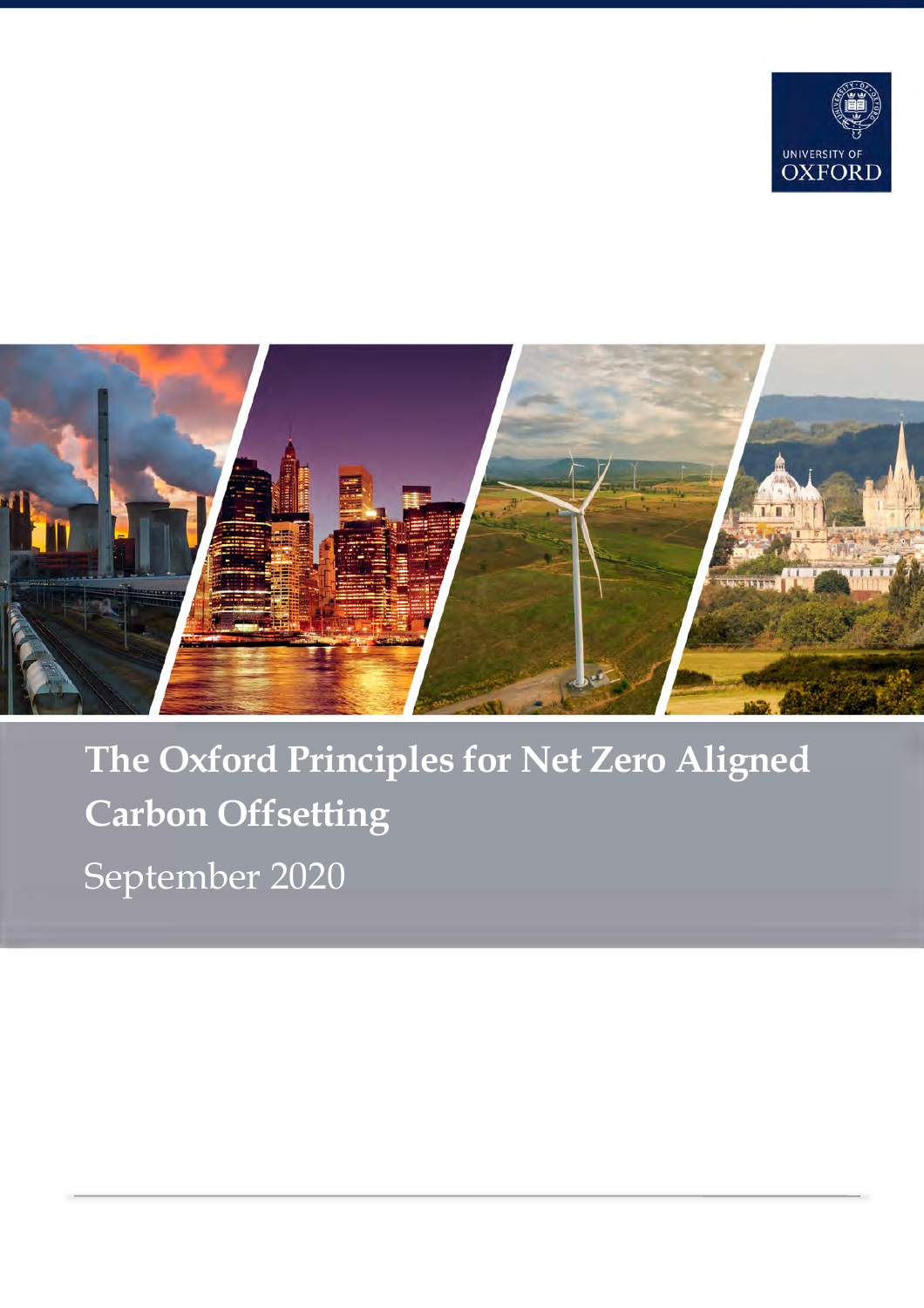

# The Oxford Principles for Net Zero Aligned Carbon **Offsetting**

# **Executive Summary**

As part of their climate strategies, many companies, organisations, cities, regions and financial institutions are relying on voluntary carbon offsetting—payment to receive credit for a certified unit of emission reduction or removal carried out by another actor. Current best practice helps to reduce some of the well-known risks associated with existing offsets (e.g. improper carbon accounting, re-release of stored carbon, negative unintended impacts on humans or ecosystems, etc.), but is unlikely to deliver the types of offsetting needed to ultimately reach net zero emissions. The Oxford Principles for Net Zero Aligned Carbon Offsetting (the "Oxford Offsetting Principles") presented here outline how offsetting needs to be approached to ensure it helps achieve a net zero society.

#### **1. Cut emissions, use high quality offsets, and regularly revise offsetting strategy as best practice evolves**

A host of carbon offsetting best practices have been developed over the past decades. Adherents to these principles must first observe these best practices, which can be grouped as:

- *Prioritise reducing your own emissions* Minimise the need for offsets in the first place.
- *Ensure environmental integrity* Use offsets that are verifiable and correctly accounted for and have a low risk of non-additionality, reversal, and creating negative unintended consequences for people and the environment.
- *Maintain transparency* Disclose current emissions, accounting practices, targets to reach net zero, and the type of offsets you employ.

### **2. Shift to carbon removal offsetting**

Most offsets available today are **emission reductions**, which are necessary but not sufficient to achieve net zero in the long run. **Carbon removals** scrub carbon directly from the atmosphere. Users of offsets should increase the portion of their offsets that come from carbon removals, rather than from emission reductions, ultimately reaching 100% carbon removals by midcentury to ensure compatibility with the Paris Agreement goals. Creating demand for carbon removal offsets today will send the necessary market signal to increase supply.

### **3. Shift to long-lived storage**

The transition from emission reductions to carbon removals as outlined in Principle 2 above is critical for achieving net zero, but doesn't address the question of how carbon is stored. Shortlived storage involves methods that have a higher risk of being reversed over decades. Longlived storage refers to methods of storing carbon that have a low risk of reversal over centuries to millennia, such as storing  $CO<sub>2</sub>$  in geological reservoirs or mineralising carbon into stable forms. Short-lived storage offsets help buy time to reduce emissions and invest in long-lived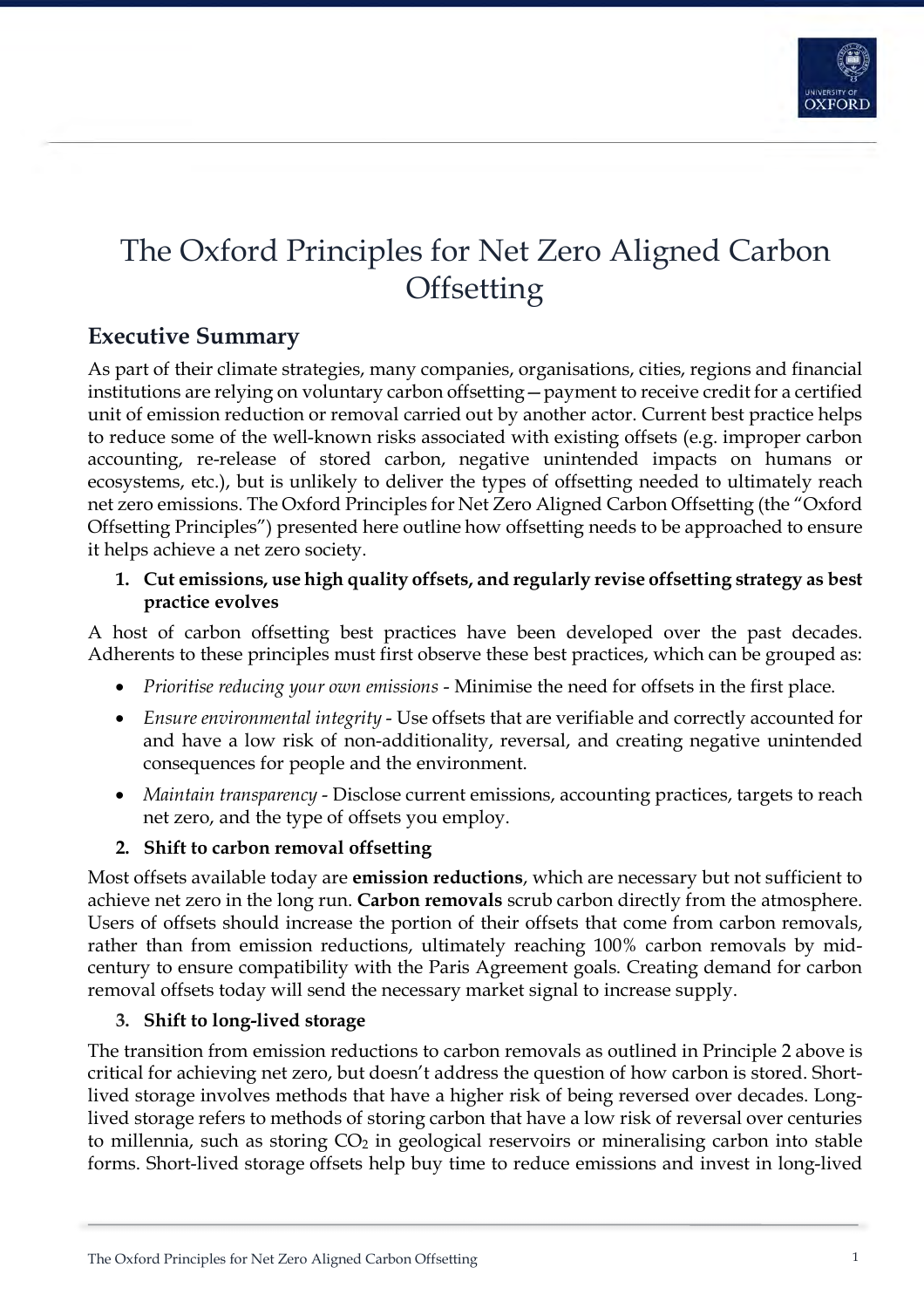

storage, but they are not a long-term solution for achieving balance between sinks and sources. It is therefore critical that investment in scaling and improving the technologies that enable long-lived storage begins now. Creating demand for long-lived offsets today sends a signal to the market to grow the supply of such offsets.

## **4. Support the development of net zero aligned offsetting**

The market for the high-quality offsets needed to meet Principles 2 and 3 is immature and in need of early-adopters to support its evolution. Users of these principles can develop the market for net zero aligned offsetting by:

- *Using long-term agreements* give the certainty required by offset project developers to create net zero offsets.
- *Forming sector-specific alliances* work collaboratively with peers to develop the market for net zero aligned offsets.
- *Supporting the restoration and protection of a wide range of natural and semi-natural ecosystems in their own right* - not only will this secure the ecosystem goods and services on which humans depend, including resilience to the impacts of climate change, but will contribute to carbon storage over the long term. While carbon offsetting can help to fund some of this work, such efforts should fundamentally be supported for the benefits and values they create, not purely for the purpose of carbon offsetting.
- *Adopting and publicising these Principles, and incorporate them into regulation and standardsetting for approaches to offsetting and net zero.*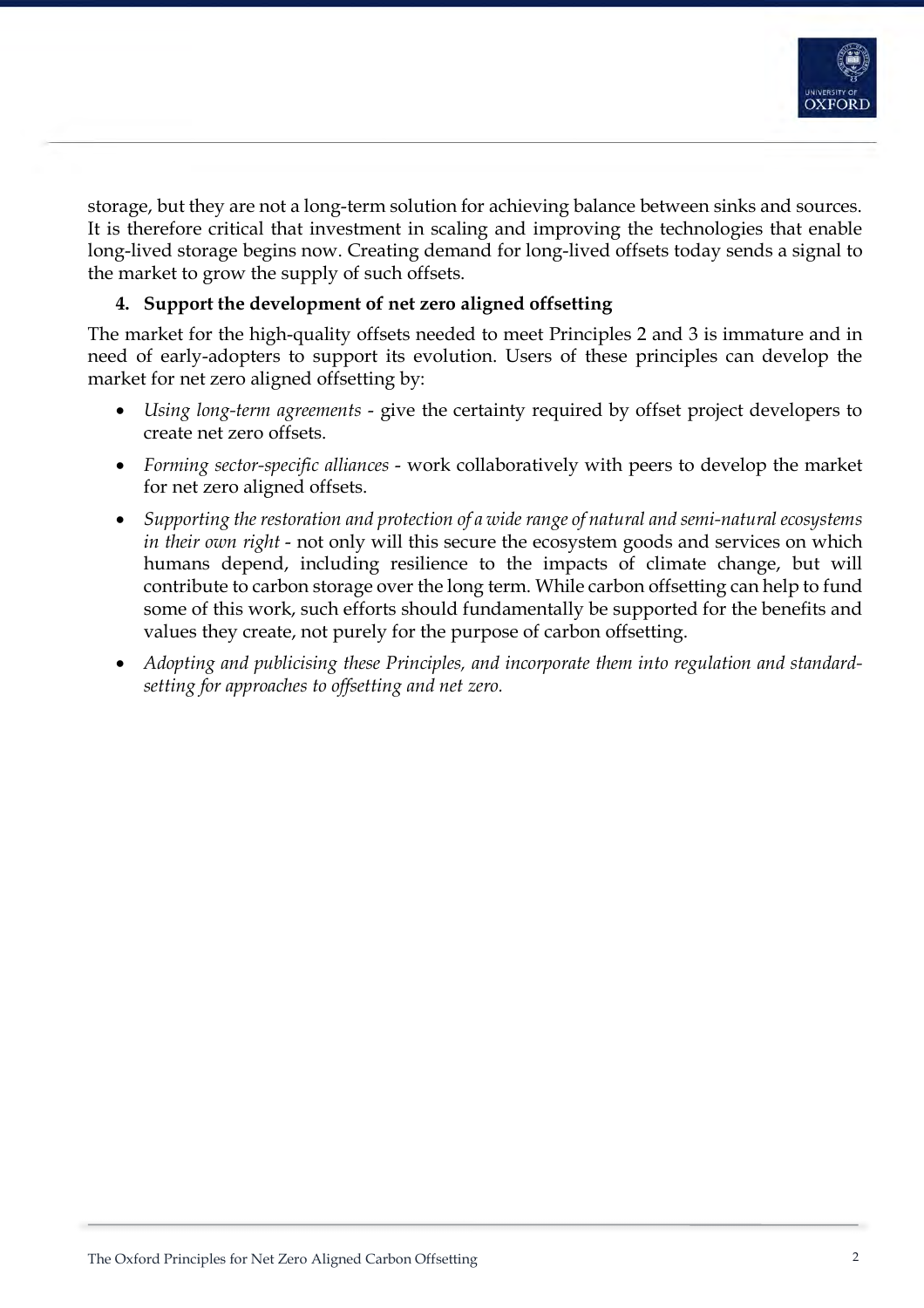

# The Oxford Principles for Net Zero Aligned Carbon Offsetting\*

Myles Allen<sup>1,2</sup>, Kaya Axelsson<sup>1,3</sup>, Ben Caldecott<sup>2,3</sup>, Thomas Hale<sup>2,4</sup>, Cameron Hepburn<sup>2,3</sup>, Conor Hickey<sup>3</sup>, Eli Mitchell-Larson<sup>\*1,5</sup>, Yadvinder Malhi<sup>1</sup>, Friederike Otto<sup>1</sup>, Nathalie Seddon<sup>6</sup>, & Steve Smith2,3

<sup>1</sup> Environmental Change Institute, University of Oxford

<sup>2</sup> Oxford Martin School, University of Oxford

<sup>3</sup> Smith School of Enterprise and the Environment, University of Oxford

<sup>4</sup> Blavatnik School of Government, University of Oxford

<sup>5</sup> Saïd Business School, University of Oxford

6 Nature-based Solutions Initiative, Department of Zoology, University of Oxford

\* Corresponding author: eli.mitchell-larson@chch.ox.ac.uk

To meet the Paris Agreement's objective of "holding the increase in the global average temperature to well below 2°C above preindustrial levels and pursuing efforts to limit the temperature increase to 1.5°C above pre-industrial levels" we must rapidly move toward net zero carbon dioxide  $(CO_2)$  emissions by mid-century. This means substantially reducing emissions ("sources") and balancing any residual emissions with removals ("sinks") on an ongoing basis.1

Many countries and "non-state actors", such as cities, regions, companies, organisations and financial institutions, are pledging to achieve net zero emissions. While some actors can feasibly eliminate all of their emissions to reach "absolute zero", some actors will have residual emissions. For example, emissions from biological processes in agriculture, some industrial processes, and fossil fuel combustion for aviation will likely be difficult to eliminate fully by 2050. A number of actors therefore include "carbon offsets" within their climate strategy. These are purchased credits representing a certified unit of emission reduction or carbon removal carried out by another actor.

A number of critically important questions emerge for the users of offsets. How can offsetting be made a credible means of achieving net zero? What types of offsets should be used and when? How can actors purchasing offsets, and stakeholders holding them accountable, avoid the risk of greenwashing? How can users catalyse the cost-effective supply of the right kind of offsets at scale?

**The Oxford Principles for Net Zero Aligned Carbon Offsetting** are designed to help clarify these questions, particularly for non-state actors who want to design and deliver rigorous voluntary net zero commitments and develop high quality carbon markets.

1

<sup>\*</sup> The Oxford Principles for Net Zero Aligned Carbon Offsetting were devised through collaboration with experts across the University of Oxford. The Principles incorporate expertise from the Blavatnik School of Government, Environmental Change Institute, Nature-based Solutions Initiative, Oxford Martin School, Oxford Sustainable Finance Programme, Saïd Business School, School of Geography and the Environment, and the Smith School of Enterprise and the Environment.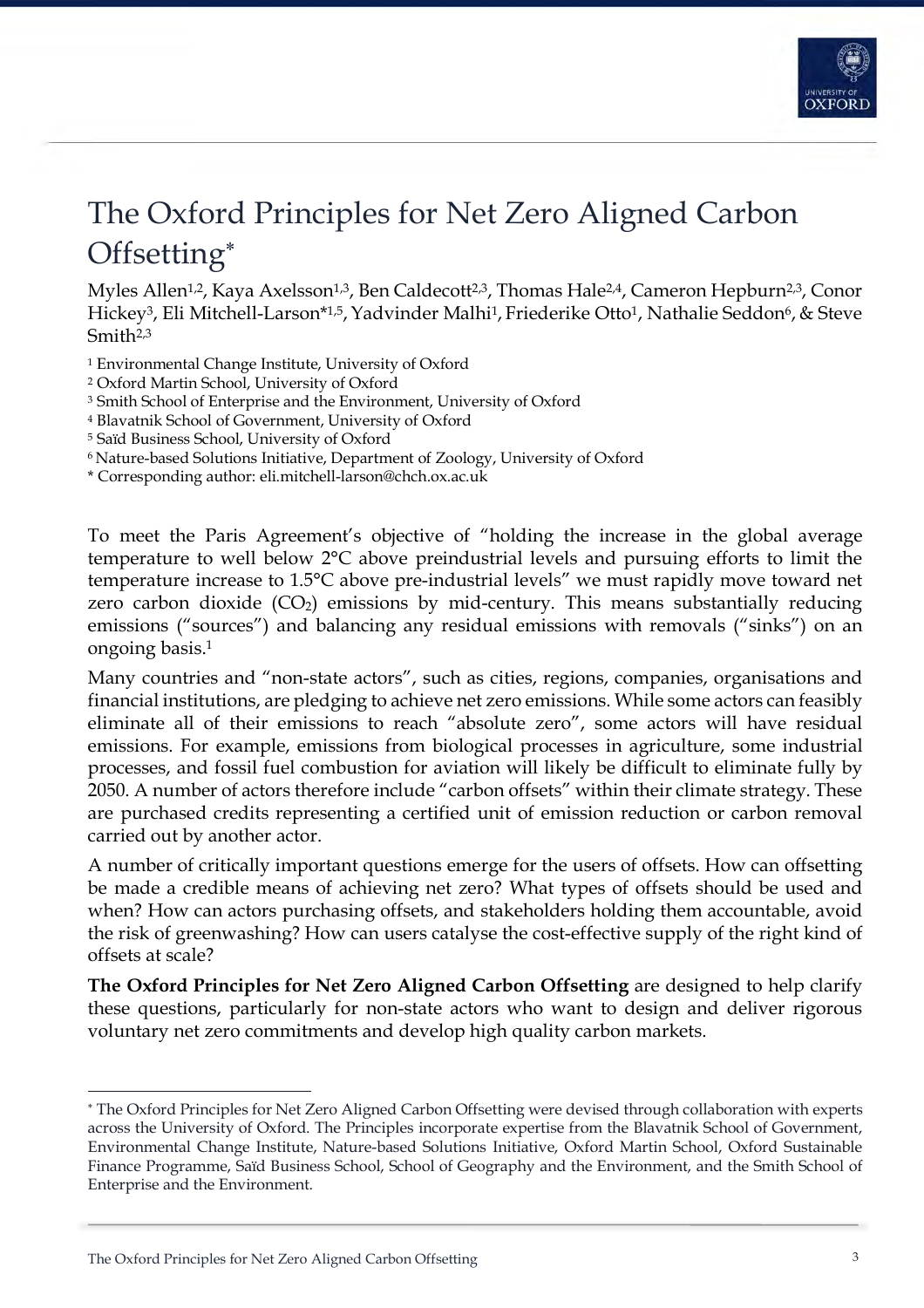

We urge offset buyers to adopt and integrate the **Oxford Offsetting Principles** into their activities. We also encourage regulators and standard setters to reflect them in the design of offsetting systems and net zero standards. Observing these Principles will help ensure that users avoid buying low-quality offsets and that their decarbonisation plans are compatible with achieving net zero.

The Oxford Offsetting Principles are intended to be used by a variety of stakeholders:

- Corporations and organisations designing and delivering credible plans for achieving net zero.
- Financial institutions for the same purpose, as well as to assess the plans of investees and borrowers. This can inform risk and impact analysis, as well as engagement and stewardship activities.
- Civil society to gauge which organisations are aligning with the Paris Agreement, revealing leaders and laggards.
- Initiatives and networks that promote net zero target setting and disclosure by non-state actors, who can align their requirements with the Oxford Offsetting Principles.
- Regulatory and standard setting bodies to create voluntary or mandatory rules or other policy interventions that drive the economy toward net zero, including enabling investments that can support the realisation of the Oxford Offsetting Principles on a global basis.
- Researchers and academic institutions to address their own emissions, or to guide research to fill time-sensitive knowledge gaps in the carbon offsetting space.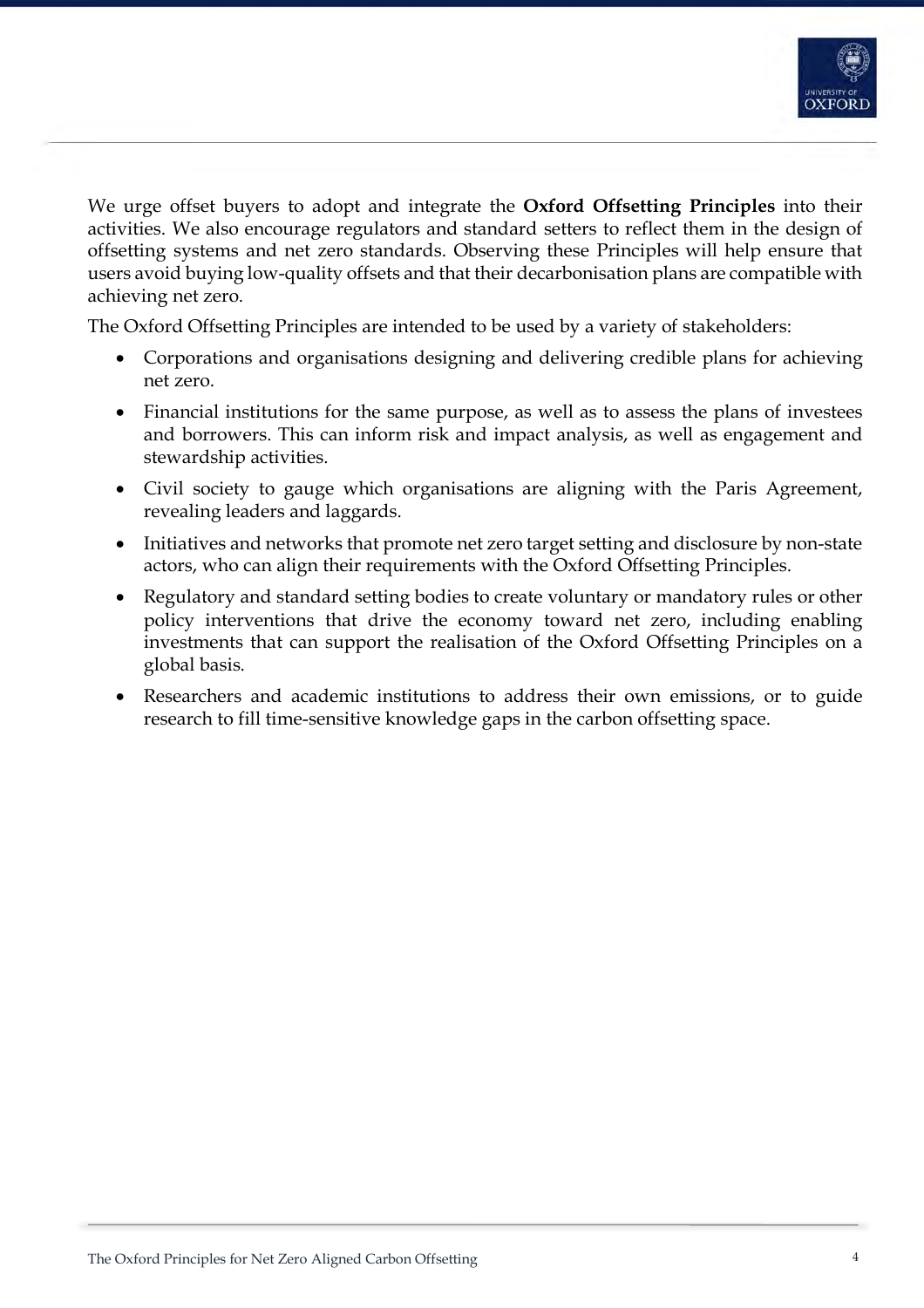

## **Principle 1: Cut emissions, use high quality offsets, and regularly revise offsetting strategy as best practice evolves**

A number of best practices have been developed to set international consensus on what constitutes credible carbon offsetting. Adherents to these principles must first and foremost observe these best practices for all purchased offsets, as summarised in the Stockholm Environment Institute's comprehensive introduction to the topic and other similar guides.2 Best practice generally covers the following areas:

#### **Prioritise reducing your own emissions and scaling up removals, minimising the need for offsets to achieve net zero**

Cutting emissions and scaling up removals can take many forms and is often sector specific. Actors can benchmark themselves against peers to help determine if they have maximised all reduction opportunities. This can be done informally, for example an airline emulating or exceeding the fleet upgrades of its peers or a law firm comparing its emission intensity against similar firms. Formal frameworks for benchmarking emissions are also available, $3$  as are industry-specific associations focused on climate action.

The amount of net emissions that remain and must therefore be offset will be specific to the organisation, based on available technologies, strategic goals in terms of equity and inclusivity, and their own financial strength. Criteria should be revisited frequently, since emissions that were previously considered hard-to-reduce may become easier to reduce due to new technologies, falling costs, or new incentives. Many initiatives exist to help organisations to do this, including: Climate Action 100+, LEED, Net Zero Asset Owners Alliance, Oxford Martin Principles for Climate-Conscious Investment, RE100, Science Based Targets initiative, and The Investor Agenda.

### **Use offsets that are verifiable and correctly accounted for, have a low risk of nonadditionality, reversal, and creating negative unintended consequences**

Verifying offsets ensures that the emission reduction or carbon removal actually takes place, and that all forms of double-counting, including double-claiming of the emission reduction benefit, are avoided. Forward-selling, and any time gap between the purchase of the offset and the successful execution of the emission reducing or carbon removing activity must be minimised, and mechanisms to ensure that the environmental benefits from an offset are actually delivered must be strong. Care must be taken to ensure offset providers are properly converting the climate impacts of non- $CO<sub>2</sub>$  climate pollutants into  $CO<sub>2</sub>$  terms according to their actual warming impact, particularly for short-lived greenhouse gases like methane.4

Offsets should also be additional, meaning they represent an emission reduction or carbon removal relative to a counterfactual baseline that would not have taken place but for the offsetting activity.5,6 Additionality can be difficult to determine and verify, and ultimately involves some degree of subjectivity since the counterfactual world in which the offsetting activity was not performed cannot be observed directly.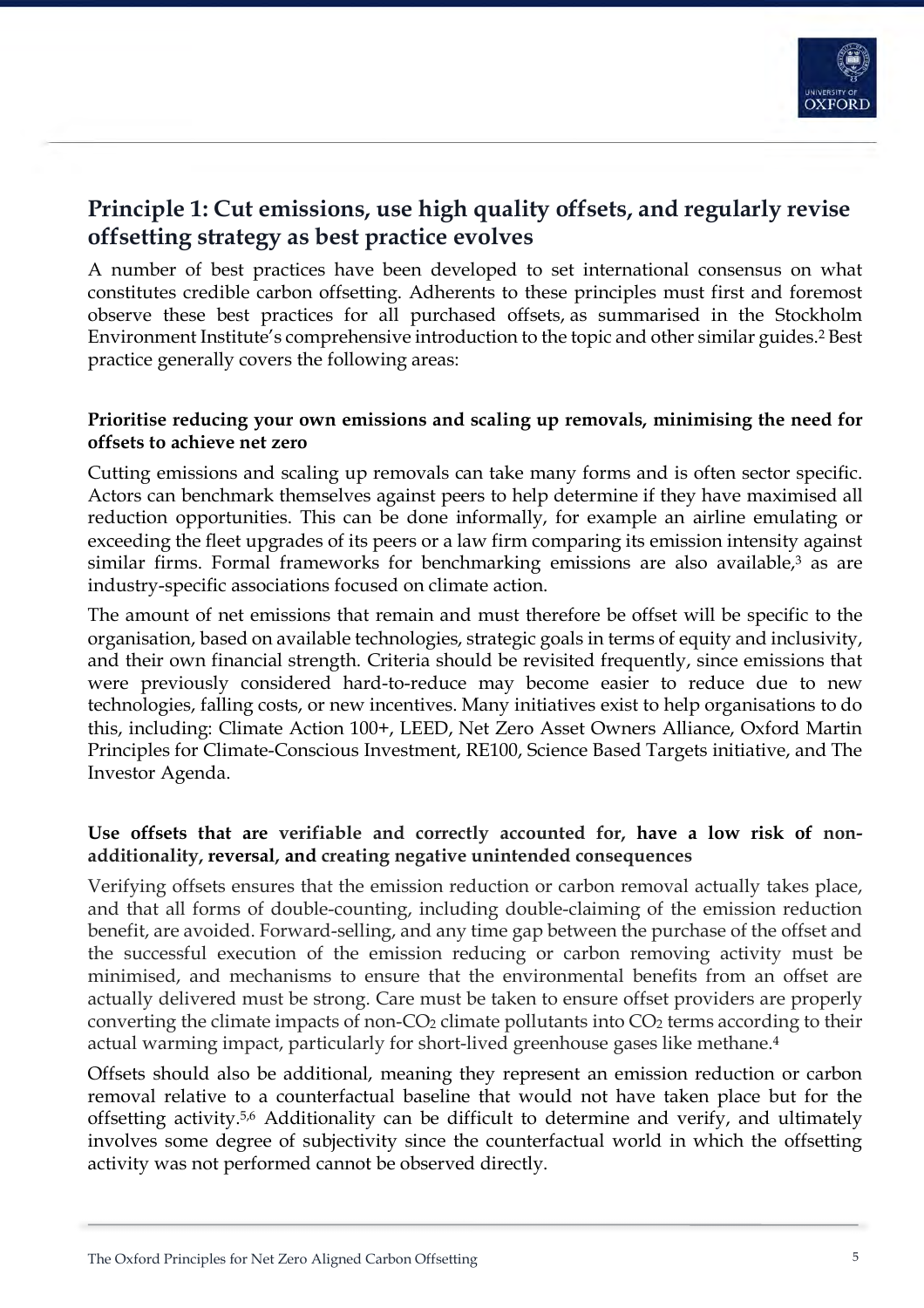

Permanence refers to how long a greenhouse gas stays out of the atmosphere, whether stored in a physical reservoir or whose emission was deferred through avoidance.7 In the case of physically storing carbon in a reservoir (e.g. a forest, or a geological sink), the risk of reversal of that carbon back into the atmosphere must be acknowledged and accounted for in the offsetting plan. For example, afforestation or reforestation generates carbon removal carbon offsets, but if forests are subsequently cut down or destroyed by pests, fire, or other natural disturbances the stored carbon is reversed and the carbon offset must be invalidated.

Potential unintended negative consequences associated with nature-based offsetting could include but are not limited to loss of livelihood to farmers or those from local communities who rely on forest products, loss of agricultural land, violations of local community land rights, decreased biodiversity in low-diversity tree plantations or from tree-planting on biodiverse and naturally low tree cover habitats such as grasslands, savannas, and peatlands, unanticipated changes to hydrological or nutrient cycles and other adverse impacts on the social and ecological resilience of landscapes. High quality nature-based offsets can embed additional value, such as enhancements to biodiversity, local incomes, climate-change resilience and safeguarding community rights.

#### **Disclose current emissions, accounting practices and targets to reach net zero**

Disclosure includes all emissions within an organisation's sphere of influence, often categorised according to the Greenhouse Gas Protocol framework for reporting emissions<sup>8</sup>:

- Scope 1 emissions are direct emissions from owned or controlled sources e.g. company vehicles.
- Scope 2 emissions are indirect emissions from the generation of purchased energy e.g. purchased electricity.
- Scope 3 emissions are all other indirect emissions that occur in the value chain, including both upstream and downstream emissions e.g. emissions associated with the use of products or services sold or used by an organisation.

Organisations must disclose the accounting practices they use to measure emissions and convert the climate impacts of short-lived gases (e.g. methane) into carbon dioxide (a long-lived gas) equivalent terms.

Following current best practice is crucial for all actors but, as we outline below, it is just the point of departure.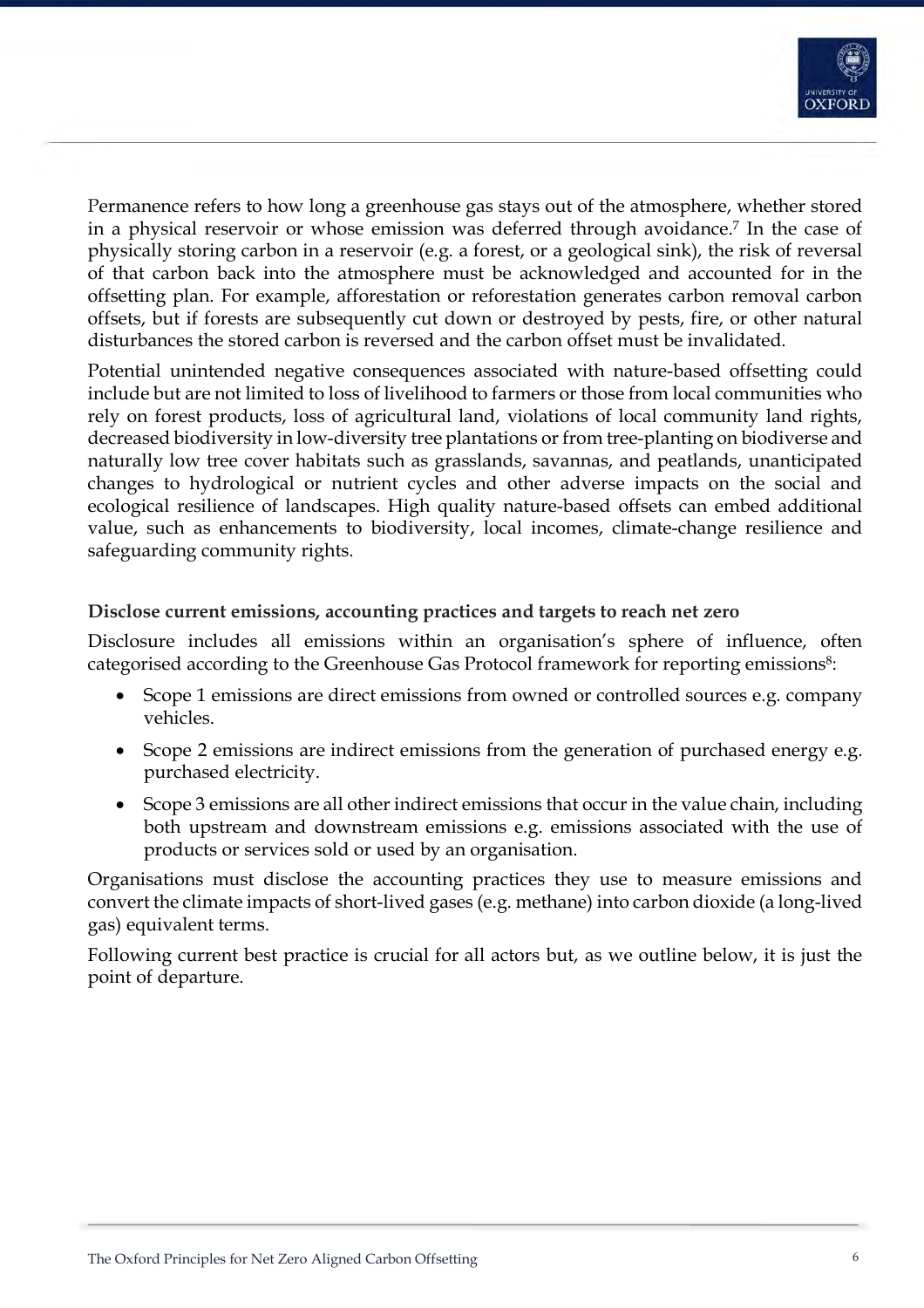

# **Principle 2 – Shift to carbon removal offsetting**

An immediate transition to 100% carbon removals is not necessary, nor is it currently feasible, but organisations must commit to gradually increase the percentage of carbon removal offsets they procure with a view to exclusively sourcing carbon removals by mid-century.

Most offsets available today are **emission reductions**, which are necessary but not sufficient to maintain net zero in the long run. **Carbon removals** scrub carbon directly from the atmosphere which can counteract ongoing emissions after net zero is achieved, as well as create the possibility of net removal for those actors who choose to remove more carbon than they emit.

Figure 1 provides a simplified classification of offsets and guidance on how to assess these differences.





**Figure 1 –** This simplified classification scheme shows five types of carbon offset based on whether carbon is stored, and the nature of that storage. Carbon removal is defined as the act of taking  $CO<sub>2</sub>$  out of the air and permanently storing it. For all forms of carbon removal, whether nature-based solutions or technologicallymediated processes, carbon must be stored. Principle 2 addresses the distinction between emission reduction and carbon removal. For offsets that involve storing carbon, a further distinction is made as to whether that storage is likely to be short-lived (on the order of decades) or long-lived (on the order of centuries to millennia). Principle 3 addresses the distinction between short-lived and long-lived storage. Note that avoided emissions (Type I) should not be considered superior to Types II-V on the basis of permanence, since such emissions may only be temporarily avoided. The marginal quantity of fossil fuel whose use is avoided by such an offset might get purchased and consumed by someone else (carbon leakage), or it may remain in the ground for years, only to be extracted and emitted at a later date when prices and other conditions change (intertemporal carbon leakage). Avoided emissions can therefore also suffer from poor "permanence" if the reduction is not enduring. Figures 1 & 2 prepared by Eli Mitchell-Larson.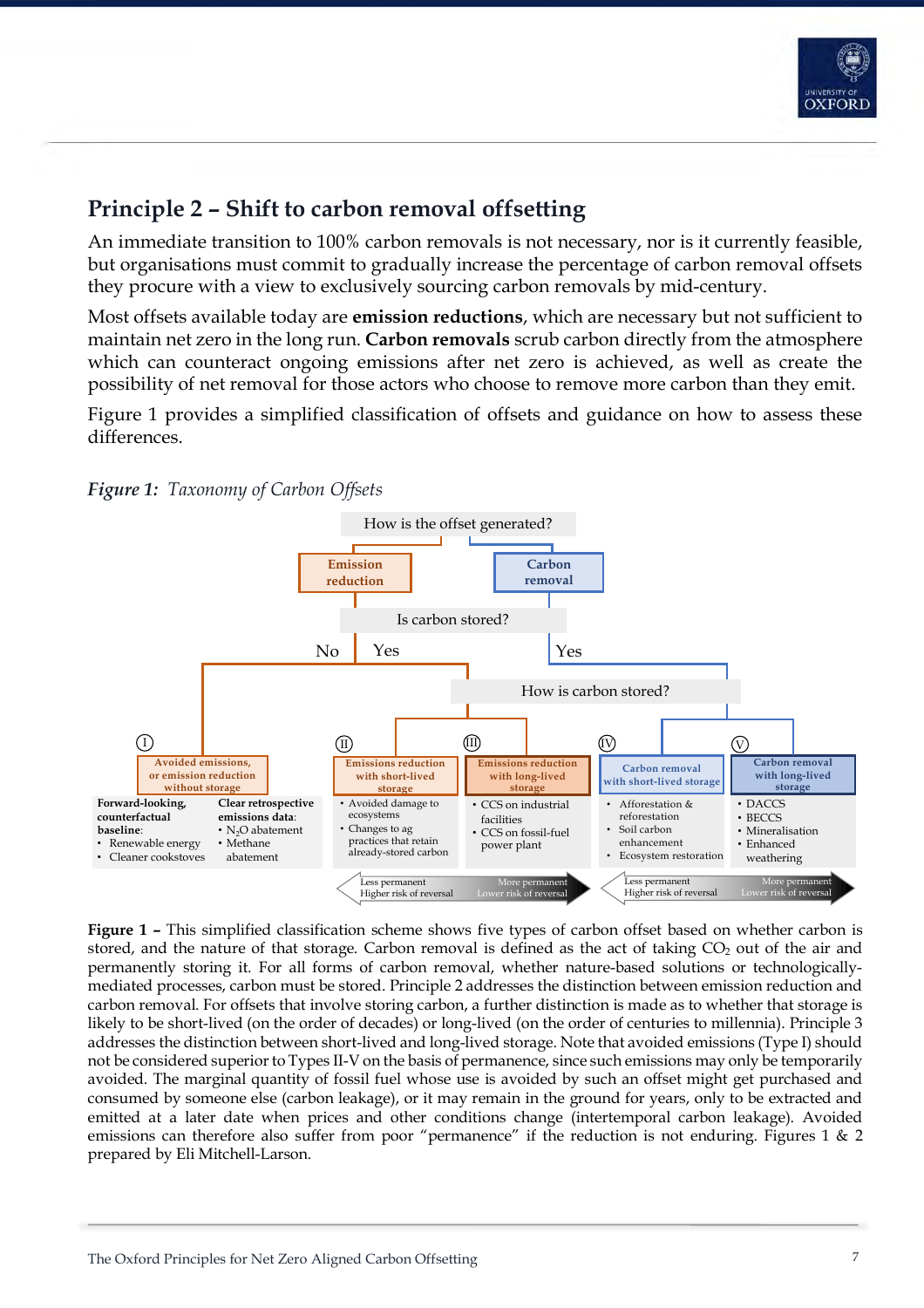

Offsets eventually need to come exclusively from carbon removals, but emission reductions will remain crucial for decades. **Emission reductions** include avoided emissions, for example the deployment of renewable energy to replace planned fossil fuel power plants, programmes to update inefficient cook stoves, and the destruction of potent greenhouse gases like methane and nitrous oxide before they reach the atmosphere. In other cases, the emission reduction requires physically storing the carbon whose emission was averted, for example, installing Carbon Capture and Storage (CCS) on industrial point sources or gas power stations. Paying someone to avoid damage to natural and semi-natural ecosystems, an offset class that suffers from hard-to-prove additionality and concerns over carbon leakage, is technically a form of emission reduction in which carbon is stored – in this case within the preserved ecosystem itself. For such offsets, it is critical that the storage employed is sufficiently permanent (see Principle 3) whether in biological carbon reservoirs through avoided damage to natural and semi-natural ecosystems, or in geological reservoirs as with CCS.

In contrast, **carbon removals** are offsets generated by projects that remove carbon dioxide directly from the atmosphere. Examples include biological carbon sequestration (planting trees, soil carbon enhancement, etc.), bioenergy with carbon capture and storage (BECCS), direct air capture with geological storage (DACCS), or converting atmospheric carbon back into rock through remineralisation. High-quality emission reductions have exactly the same effect on the atmosphere as carbon removals in the near term. But carbon removals have a critical advantage over emission reductions because they scrub emissions from the atmosphere. As a result, they will eventually play a hugely important role in stabilising atmospheric concentrations of carbon dioxide, and potentially even reducing them after net zero is achieved.

Users of offsets must increase the portion of their offsets that come from carbon removals, rather than from emission reductions, ultimately reaching 100% carbon removals by midcentury to ensure compatibility with the Paris Agreement goals. Creating demand for carbon removal offsets today will send a signal to the market to increase supply.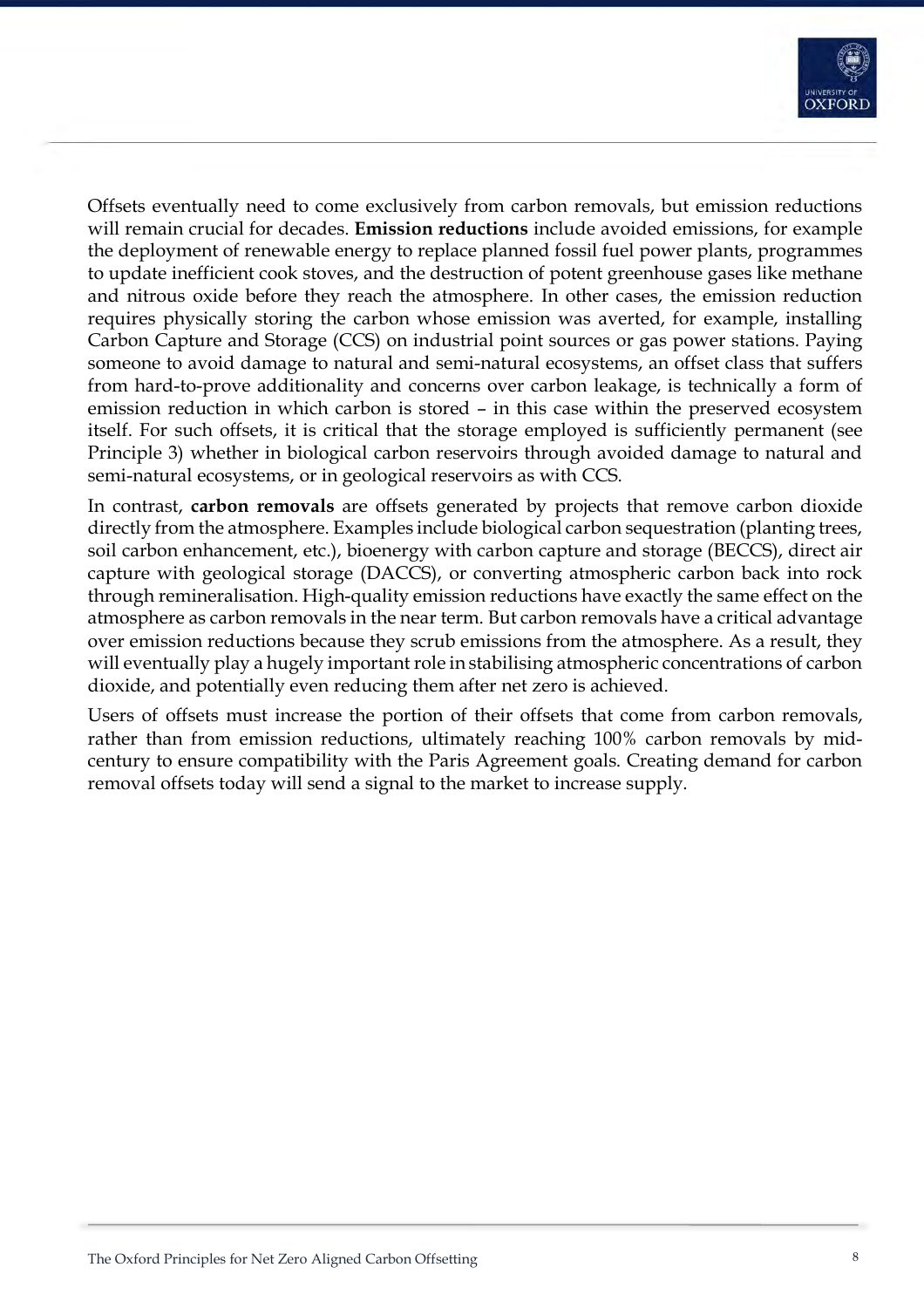

# **Principle 3: Shift to long-lived storage**

Offsets increasingly need to come from activities that store carbon permanently, with very low risk of re-release into the atmosphere. Whereas Principle 2 concerned the distinction between emissions reduction and carbon removals (orange and blue pathways in Figure 1), Principle 3 addresses the importance of shifting from short-lived storage to long-term storage (lighter and darker box shading in Figure 1).

Short-lived storage refers to methods of storing carbon which have an uncertain or higher risk of being reversed within decades. These include many biological storage methods like afforestation, reforestation and soil carbon enhancement. Such methods are capable of storing carbon for millennia, provided that land use and environmental conditions do not change. However, challenging conditions such as changing political priorities, economic pressures, fire, disease and risks associated with climate change itself, all conspire to increase the risk that this trapped carbon will be re-emitted in the near-to-medium term. Provided offsetting in high-risk regions and situations (whether for climate, geopolitical, or other factors) is avoided or approached with appropriate caution, ecosystem-based carbon storage can be low-risk over the long term.





**Figure 2** - An illustrative breakdown showing the percentages of different types of offsets that could be used to address unmitigable emissions between 2020 and 2050. It is not intended to be prescriptive, but shows one plausible pathway an offsetting plan that is compatible with Principles 2 & 3 could follow, showing the shift away from emissions reductions (orange colours) toward carbon removal (blue colours) and the shift away from shortlived storage (above the diagonal line) to long-lived storage (below the diagonal line).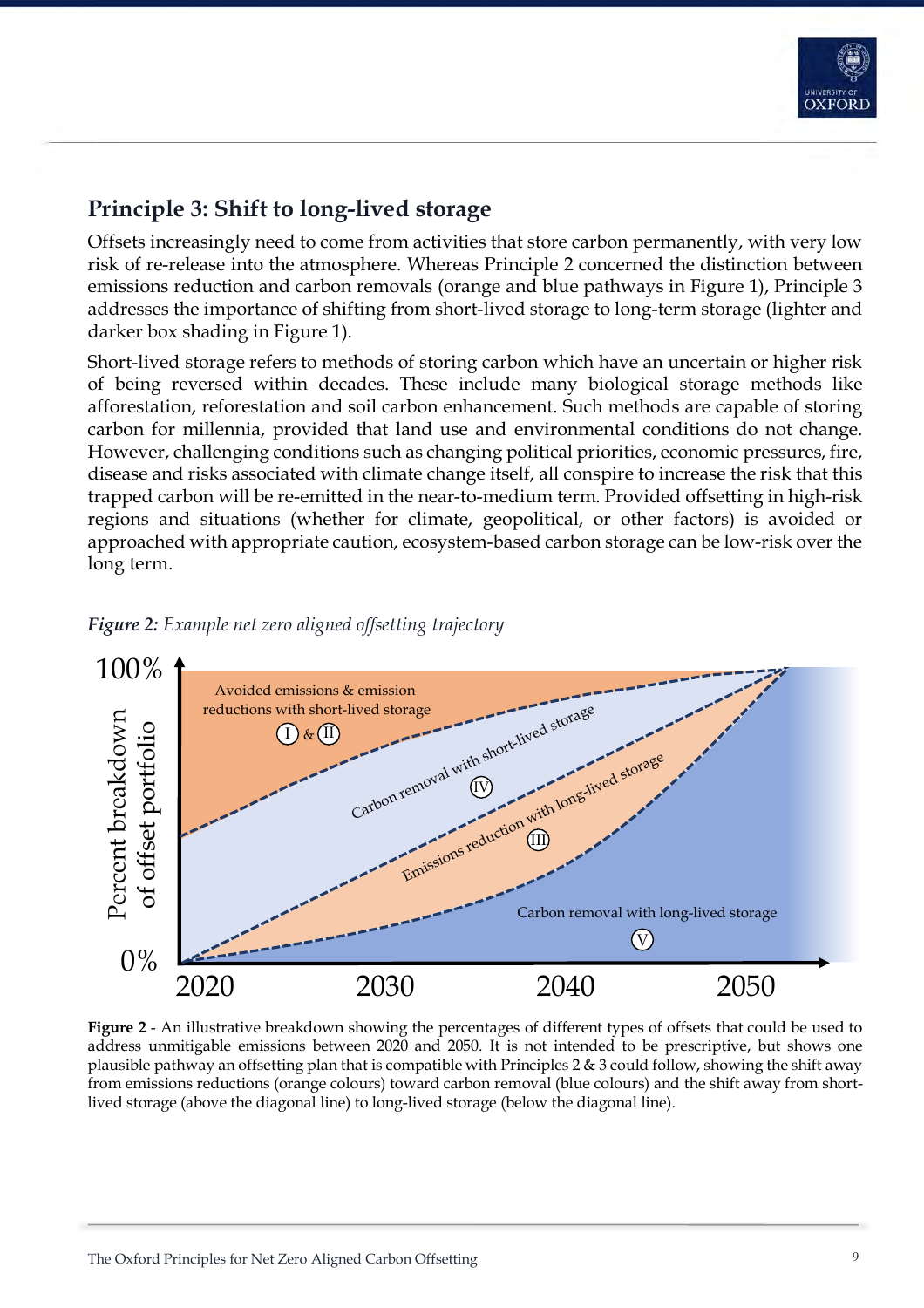

Long-lived storage refers to methods of storing carbon which have low risk of reversal over centuries to millennia. This includes storing  $CO<sub>2</sub>$  in geological reservoirs or mineralising carbon into stable forms. While robust monitoring and verification is still needed to ensure the  $CO<sub>2</sub>$ added to these stores does not leak out, they are generally much more inert and secure than biological storage methods.

The duration of storage does not map directly onto the carbon removal-emission reduction distinction. Some carbon removal offsets can suffer from short-lived storage (e.g. some afforestation or soil carbon projects), and conversely some emission reduction offsets offer very long-term storage (e.g. carbon capture equipped on a cement plant with subsequent geological storage). Offsets that constitute both a carbon removal and offer long-lived storage do exist (e.g. DACCS), but are challenging to procure due to their early stage, limited supply, and, for the time being, high costs.<sup>9,10</sup> It is critical that investment in scaling and improving the technologies that enable long-lived storage begins now. A net zero aligned portfolio of offsets must increase the portion of **carbon removals** over **emission reductions**, and the portion of **long-lived storage** over **short-lived storage**, over time (see Figure 2 above).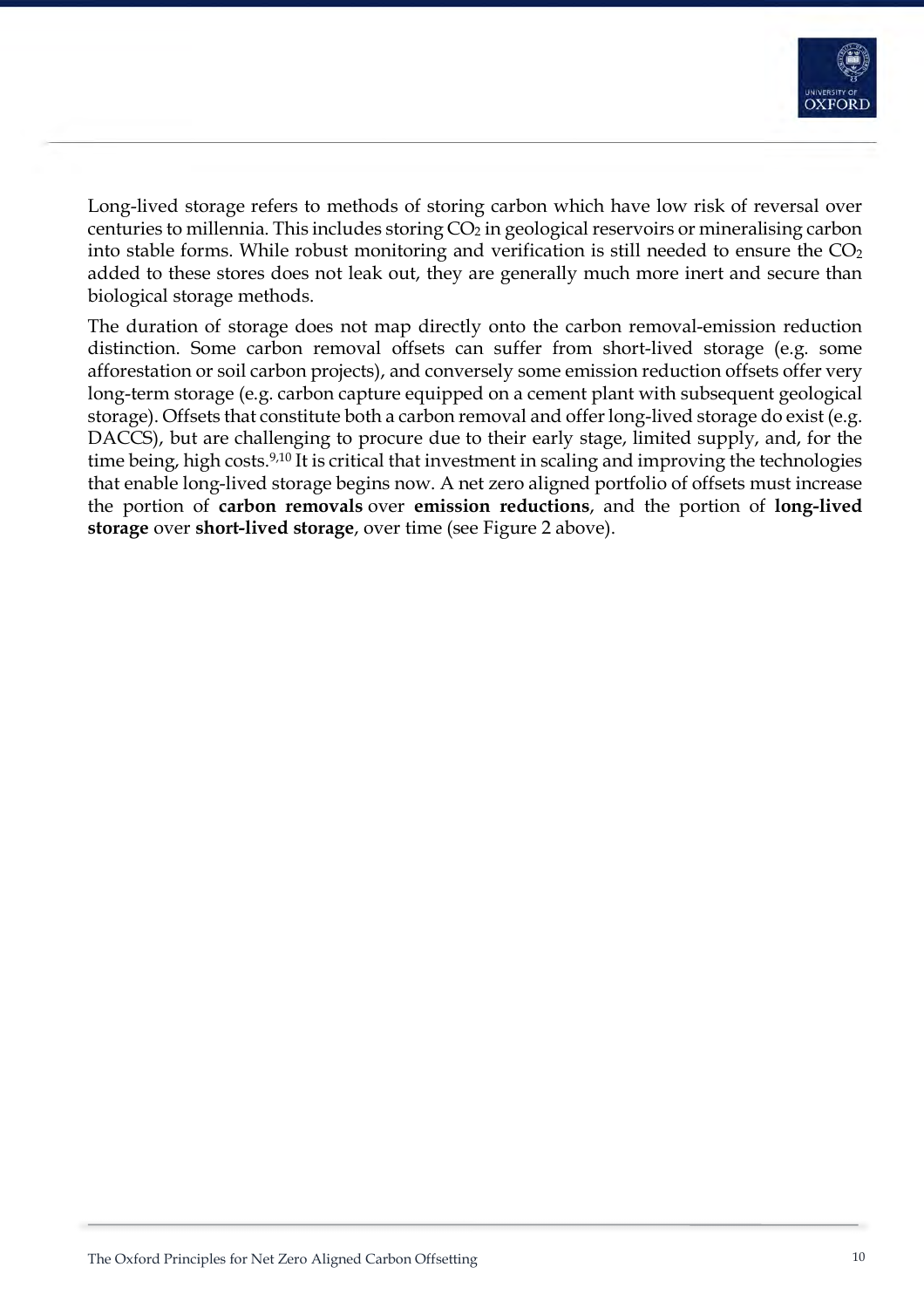

## **Principle 4: Support the development of net zero aligned offsetting**

Principle 1 reaffirms the need to reduce first, offset with high-quality offsets second, and continually revise one's offsetting strategy as best practices evolve. Principles 2 and 3 introduce a new framework for proactively evolving the mix of carbon offsets in one's portfolio toward an end-state compatible with achieving net zero. However, while some carbon removal and long-lived storage options to meet Principles 2 and 3 exist today, volumes must rise and cost must decline to make this long-term transition more feasible are not yet in place.

What explicit actions can buyers and sellers of offsets take in the short to medium term to support net zero aligned offsetting? What early impacts should users of offsets aim to bring about? Organisations can use their buying power and political and social credibility to drive meaningful change today in the following ways:

- **Market signalling.** Adopting the Oxford Offsetting Principles and publicising their adoption can create demand for offsets that are net zero aligned, thus motivating investment and project creation. Currently there are too few offsets employing longlived storage. There are also too many offsets with short-lived storage and low integrity on other metrics such as additionality (see Principle 1). Creating demand for long-lived storage will help accelerate their deployment to deliver the necessary supply over the long-term.
- **Aggregating demand and supply**. Organisations adopting the Oxford Offsetting Principles have an opportunity to be more proactive than simply signalling demand. For example, users could individually or collectively enter into long-term offset purchase agreements, similar to the power purchase agreements which supercharged solar and wind deployment. Such agreements provide long-term guaranteed revenue streams that allow developers to finance carbon projects upfront, and they provide price certainty for offset users. These could be designed as Contracts-for-Difference or could have different call or put option characteristics to provide a credible price signal to suppliers to motivate investment, while giving buyers flexibility and value for money. An example of how this can work includes the recently announced Woodland Carbon Guarantee Scheme<sup>11</sup>.
- **Forming sector-specific alliances**. Each sector has its own unique considerations around absolute emissions reductions it can take before using offsets, and additional goals it may wish to accomplish through offsetting. Users of offsets can build partnerships and collaborate across their sector(s) to leverage shared opportunities and set out sectorspecific offsetting rules and commitments consistent with the Oxford Offsetting Principles. They can also advocate for industry bodies to take clearer and stronger stances on climate policy and offsetting standards. Note that these Principles are primarily buyer-facing, but offset sellers and carbon project developers have an enormously important role to play, and can adopt the spirit of the principles by actively advocating that their customers shift their demand in the manner described in Principles 2 and 3.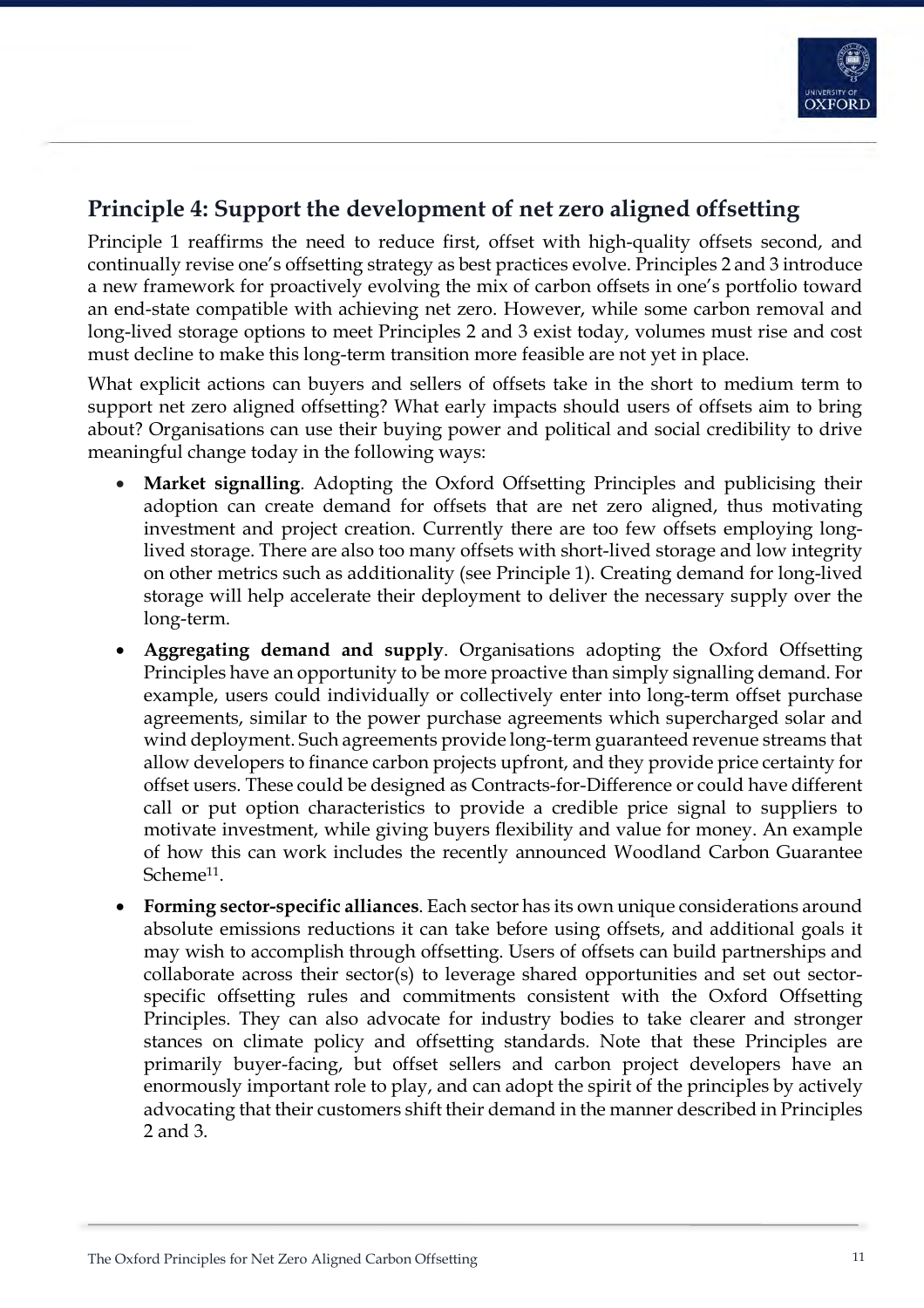

- **Support the restoration and protection of a wide range of natural and semi-natural ecosystems in their own right**. Not only will this secure the ecosystem goods and services on which humans depend, including resilience to the impacts of climate change, but will contribute to carbon storage over the long term. Nature based solutions may well be needed to balance carbon released from natural feedbacks under a warming scenario, even as we do achieve a net zero balance of long-term emissions and removals12. Ecosystems can provide a wide range of other social and environmental benefits beyond carbon, including biodiversity13,14. For these reasons, the protection and restoration of ecosystems must be rapidly scaled up, irrespective of any carbon benefits they may or may not provide. While carbon offsets can help to fund some of this work, such efforts should be valued and funded for the broad suite of benefits and values they create, not incidentally through carbon offsetting. Carbon offsetting can be one of these values and in some cases can help facilitate the broad range of values, but safeguards should be employed such that carbon offsetting does not pre-empt other ecological and social values, and conversely that the pursuit of ecological and social values does not undermine the professed carbon benefits.
- **Incorporating the Principles into regulations and standards**. A wide range of voluntary and regulatory standards currently govern both approaches to offsetting and how net zero is defined. Going forward, actors adopting the Principles should work to ensure that such regulations and standards evolve to reflect a science-based approach to offsetting and net zero, as defined in the Principles.

These are just some of the immediate ways in which organisations can work to ensure that the offsetting market develops in a way that can deliver net zero alignment. There are a variety of enabling conditions that can and should be pursued simultaneously, from supporting new marketplaces, standards, and relevant certifications, to conducting research and development to increase the quality and quantity of high-quality sustainable offsets. An offsetting strategy aligned with the aim of achieving net zero at a global scale must include ways to support these conditions.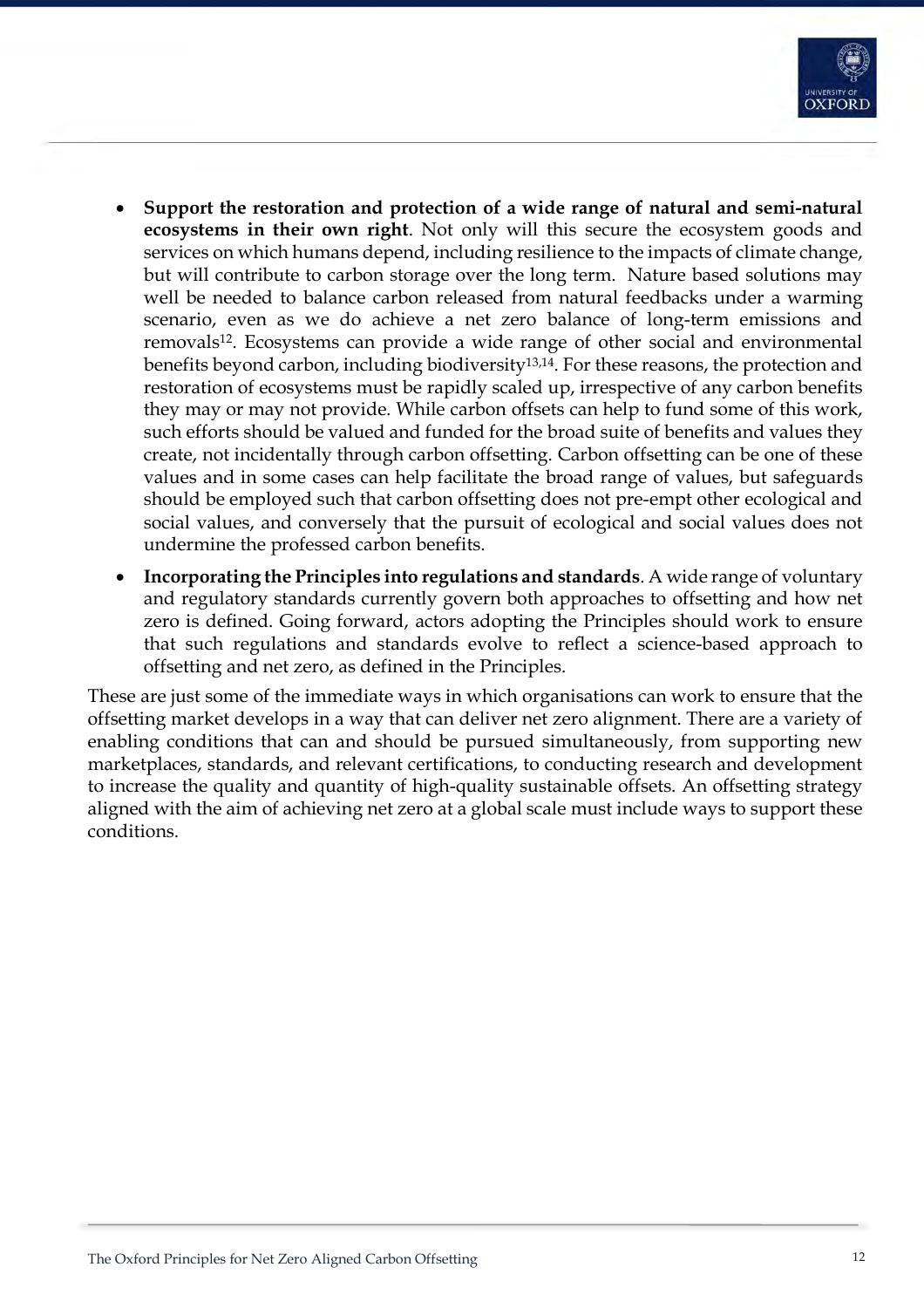

# References

- 1. United Nations. *Paris Agreement*. (2015).
- 2. Broekhoff, D., Gillenwater, M., Colbert-Sangree, T. & Cage, P. Securing Climate Benefit : A Guide to Using Carbon Offsets. 59 (2019).
- 3. Partnership for Market Readiness. *A Guide to Greenhouse Gas Benchmarking for Climate Policy Instruments*. http://elibrary.worldbank.org/doi/book/10.1596/26848 (2017) doi:10.1596/26848.
- 4. Caine, M., Lynch, J., Allen, M. & Fuglestvedt, J. Improved accuracy of the CO2-equivalence of short-lived climate pollutants. (2019).
- 5. Gillenwater, M. What is additionality? Part 1: A Longstanding Problem. *Greenhouse Gas Management Institute* 30 (2012).
- 6. Warnecke, C., Schneider, L., Day, T., La Hoz Theuer, S. & Fearnehough, H. Robust eligibility criteria essential for new global scheme to offset aviation emissions. *Nature Climate Change* 9, 218–221 (2019).
- 7. Herzog, H. J., Caldeira, K. & Reilly, J. An Issue of Permanence: Assessing the Effectiveness of Temporary Carbon Storage. *Climatic Change* 293–310 (2003).
- 8. WRI. Greenhouse Gas Protocol. https://ghgprotocol.org/ (2020).
- 9. Bui, M. *et al.* Carbon capture and storage (CCS): the way forward. *Energy & Environmental Science* **11**, 1062–1176 (2018).
- 10. Budinis, S., Krevor, S., Dowell, N. M., Brandon, N. & Hawkes, A. An assessment of CCS costs, barriers and potential. *Energy Strategy Reviews* **22**, 61–81 (2018).
- 11. Forestry Commission. Woodland Carbon Guarantee. *GOV.UK* https://www.gov.uk/guidance/woodland-carbon-guarantee (2020).
- 12. Lowe, J. A. & Bernie, D. The impact of Earth system feedbacks on carbon budgets and climate response. *Philosophical Transactions of the Royal Society A: Mathematical, Physical and Engineering Sciences* **376**, 20170263 (2018).
- 13. Chausson, A. *et al.* Mapping the effectiveness of nature-based solutions for climate change adaptation. *Global Change Biology* 22 (2020).
- 14. Seddon, N. *et al.* Understanding the value and limits of nature-based solutions to climate change and other global challenges. *Philosophical Transactions of the Royal Society B: Biological Sciences* **375**, 20190120 (2020).